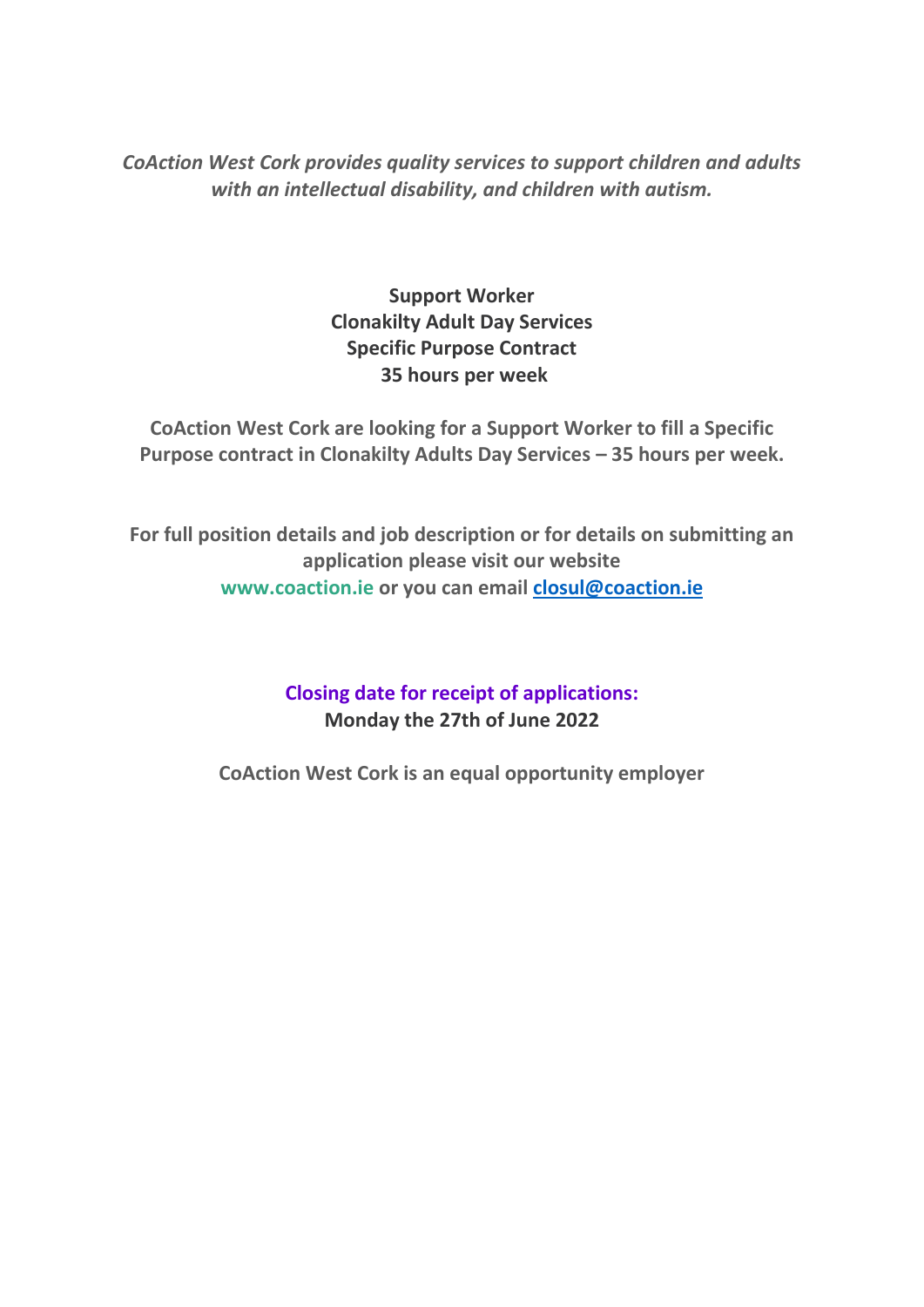# **Job Description Support Worker**

This job description indicates the main functions and responsibilities of the post and is subject to review and amendment in light of changing circumstances and may include other duties and responsibilities as may be determined from time to time by the Director of Services/CEO or designated Line Manager. You will be given as much notice of such changes as possible. It is CoAction's policy to review job descriptions on a regular basis.

Reporting to: Hub Manager/Service Coordinator Base: Adult Day Services

# **Overall Purpose of Position**

The aim of the adult services training and employment programmes within the Centre is to develop a range of practical and training skills with a view towards increasing innovation, independence and a sense of achievement for the people that use our services. The programmes contain vocational training and social and recreational activities. The role of the Support Worker is to assist the Instructor and/or The Social Care Leader in the planning, developing, implementing and reviewing specified programmes in line with the ethos of the organisation. The Support Worker also has responsibility for supporting the person that avail of our services with their personal care (clothing, feeding, toileting and general hygiene).

#### **Main Responsibilities**

- To be aware of the individuality of each person i.e. their interests, likes/dislikes, abilities, and their means of communication.
- To at all times treat the person that use our service with dignity and respect.
- To promote a friendly and supportive environment in the training and employment centre/group home.
- To be aware of the ability level of each person and actively encourage greater independence.
- To provide the highest possible standard of care at all areas and develop a caring relationship with each person that use our service.
- In as far as possible to incorporate that person's interests into the daily programme.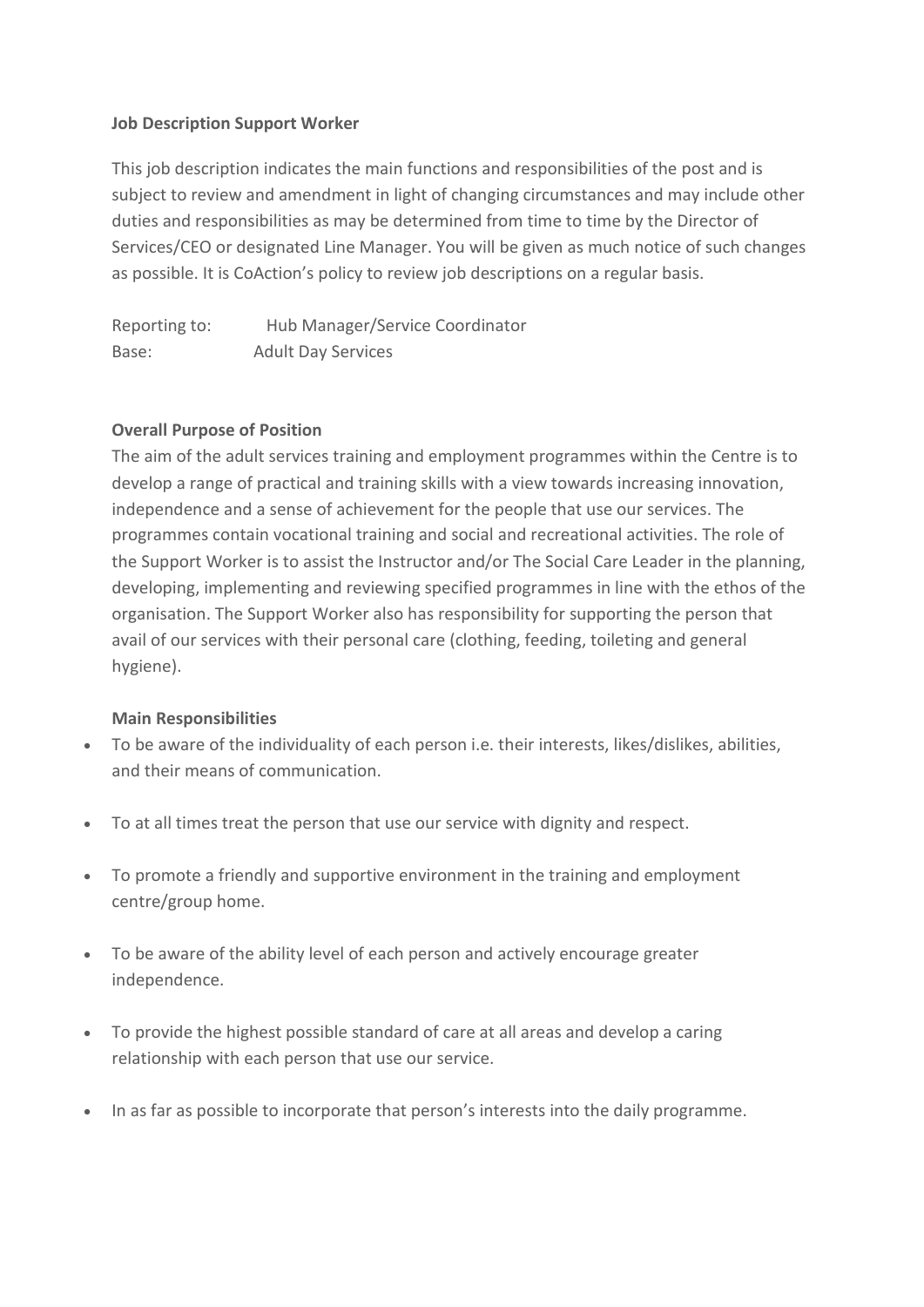- To assist in the personal care of people using our services where appropriate. (i.e. clothing, feeding, toileting and general hygiene)
- To report all accidents, incidents and complaints in the appropriate manner.
- To be an active advocate for the people using our service.
- To be involved in recreational activities and hobbies.
- To ensure that confidentiality is maintained at all times.
- To assist with recreational activities i.e. outings, Special Olympics, etc.
- To work as part of a multi-disciplinary team within the ethos of the organisation.
- To liaise with other relevant staff
- To assist in the maintenance of the adult services centre / group home.
- To be familiar with CoAction's policies and procedures.
- To be familiar with Health and Safety regulations and policies and to carry out any tasks or safety measures that may be laid down.
- To ensure safety and safe working conditions in the workplace.
- To ensure the group wear protective clothing and use protective machinery where required.
- To ensure the group are trained fully in the use of any relevant machinery or tools and to ensure the group have health and safety awareness.
- To report any defective /faulty equipment.
- To contribute in a positive and energetic manner to the overall development of CoAction and the services it provides.
- To attend to parents and other visitors to the Adult Services centre with courtesy, tact and consideration.
- To follow cash handling procedures as determined by the manager and/ or the accounts department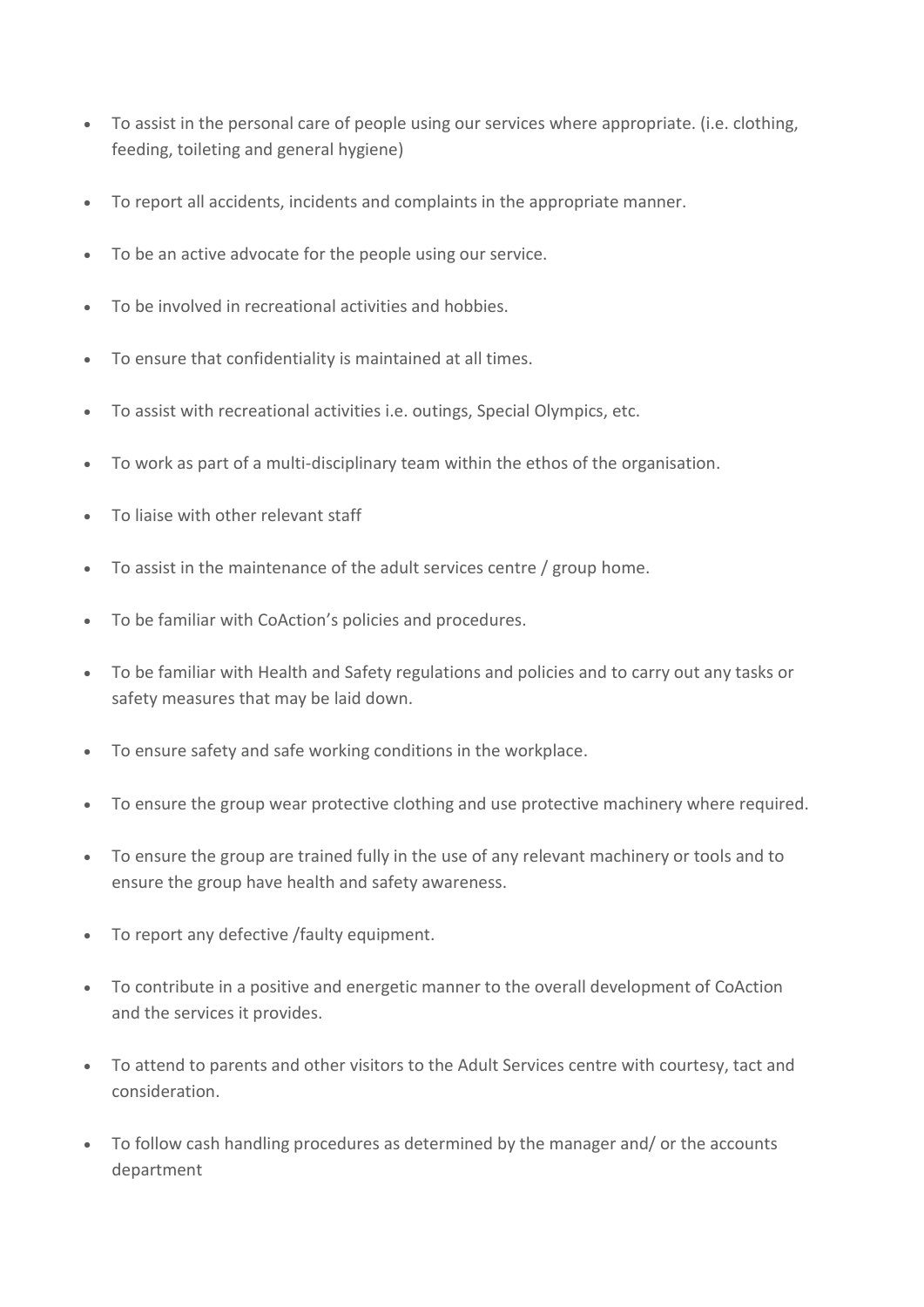- To supervise meals together with other staff and to assist in recreational activities as required. To carry out escort duties as required.
- To drive Company vehicles as required.
- To develop relevant skills and abilities by taking part in training courses.

## **Essential Qualifications/Experience**

- QQI (FETAC) level 5 in Healthcare or an equivalent qualification.
- A Full Clean Irish Drivers License for manual vehicles

### **Desirable Qualifications/Experience**

- A relevant qualification in Learning Disabilities, Social Studies, Social Sciences, Nursing, or Childcare
- Previous experience of working with people with an intellectual disability and / or autism
- Previous experience of supporting people with behaviours that challenge
- MAPA or CPI Training
- First Aid training
- Experience of working with arts, crafts, pottery, gardening and cooking

# **Essential Skills**

- Effective communication skills, verbal and written
- Basic IT skills including typing and using Microsoft word.
- Team player and initiative
- Advocacy skills
- The ability to support people with intimate and personal care needs.

#### **Desirable Skills**

- Experience of working with arts, crafts, cooking and gardening.
- The ability to support people with positive behaviour support plans